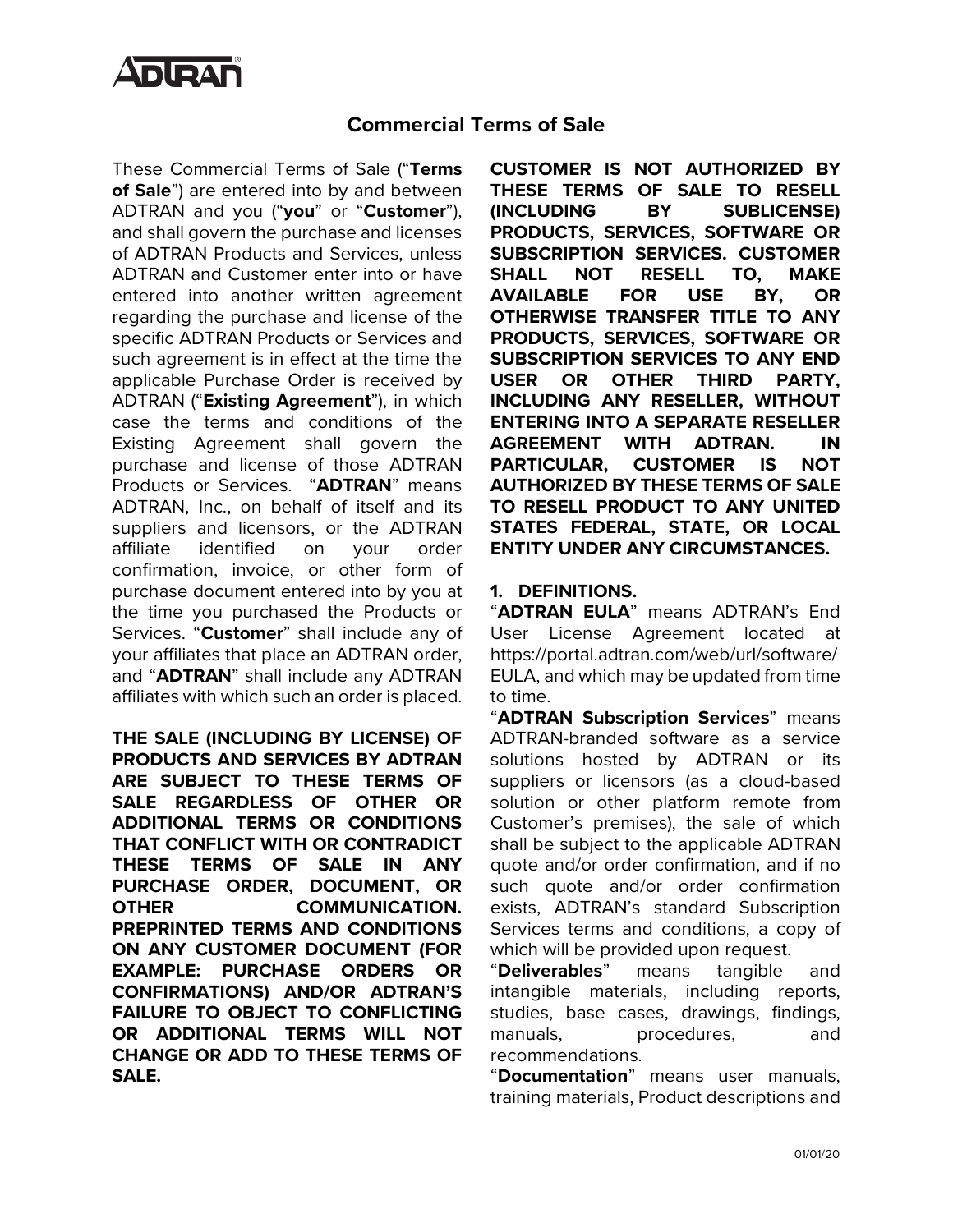specifications, technical manuals, supporting materials, and other information relating to Products or Services offered by ADTRAN, whether distributed in print, electronic, downloadable media, streaming media, CD-ROM or other fixed media, or video format.

"**Effective Date**" means the date an order is placed by Customer.

"**Hardware**" means the physical ADTRAN product acquired by Customer from ADTRAN.

"**Price List**" is the price list(s) published by ADTRAN applicable to the relevant ADTRAN entity to which each Purchase Order is issued by Customer.

"**Products**" are, individually or collectively as appropriate, Hardware, Software, and Documentation listed on the then-current Price List.

"**Purchase Order**" is an order issued by Customer to ADTRAN for Products or Services to be purchased, licensed, or provided under these Terms of Sale.

"**Services**" means any and all services performed or to be performed by ADTRAN which includes Deliverables prepared by ADTRAN or its suppliers, licensors, or subcontractors in the course of performing the Services.

"**Software**" means the machine readable (object code) version of the computer programs made available by ADTRAN for license to Customer including firmware, and any copies made, bug fixes for, updates to, or upgrades thereof. Software does not include (a) any third-party computer programs, applications, or software as a service which may be listed in the Price List, or (b) any ADTRAN Subscription Services, the purchase and provision of which shall be governed by separate terms and conditions.

**2. PRICES.** Prices for Products and Services shall be those specified in ADTRAN's then current Price List, less any applicable discount at the time of acceptance of the Purchase Order by ADTRAN, or in accordance with an applicable, valid written price quotation, if any, submitted by ADTRAN to Customer for such Products or Services. All prices are exclusive of any freight, handling and shipping insurance charges, taxes, fees and duties or other similar amounts, however designated, including without limitation value added, sales and withholding taxes which are levied or based upon the prices, charges, or upon these Terms of Sale. Customer shall pay any taxes related to Products and Services provided pursuant to these Terms of Sale (except taxes based on ADTRAN's income) or shall present an exemption certificate acceptable to all relevant taxing authorities. Applicable taxes shall, to the extent practical, be billed as a separate item on the invoice.

# **3. ORDERS.**

**A. General.** Not your Purchase Order, but each ADTRAN counter-offer, which incorporates these Terms of Sales, accepted by you (either expressly or implicitly by the payment of the corresponding price and costs) will be interpreted as a single agreement, independent of any other counter-offers.

**B. Services.** Customer may place Purchase Orders for the various Services offered by ADTRAN. Such Services shall be subject to these Terms of Sale, as well as the additional terms and conditions set forth in ADTRAN's then-current applicable Services descriptions that describe the Deliverables and other terms applicable to such Services. ADTRAN reserves the right to subcontract Services to a third-party to provide Services to Customer.

**C. Software.** Customer may place Purchase Orders for Software offered by ADTRAN. Software shall be subject to these Terms of Sale, as well as the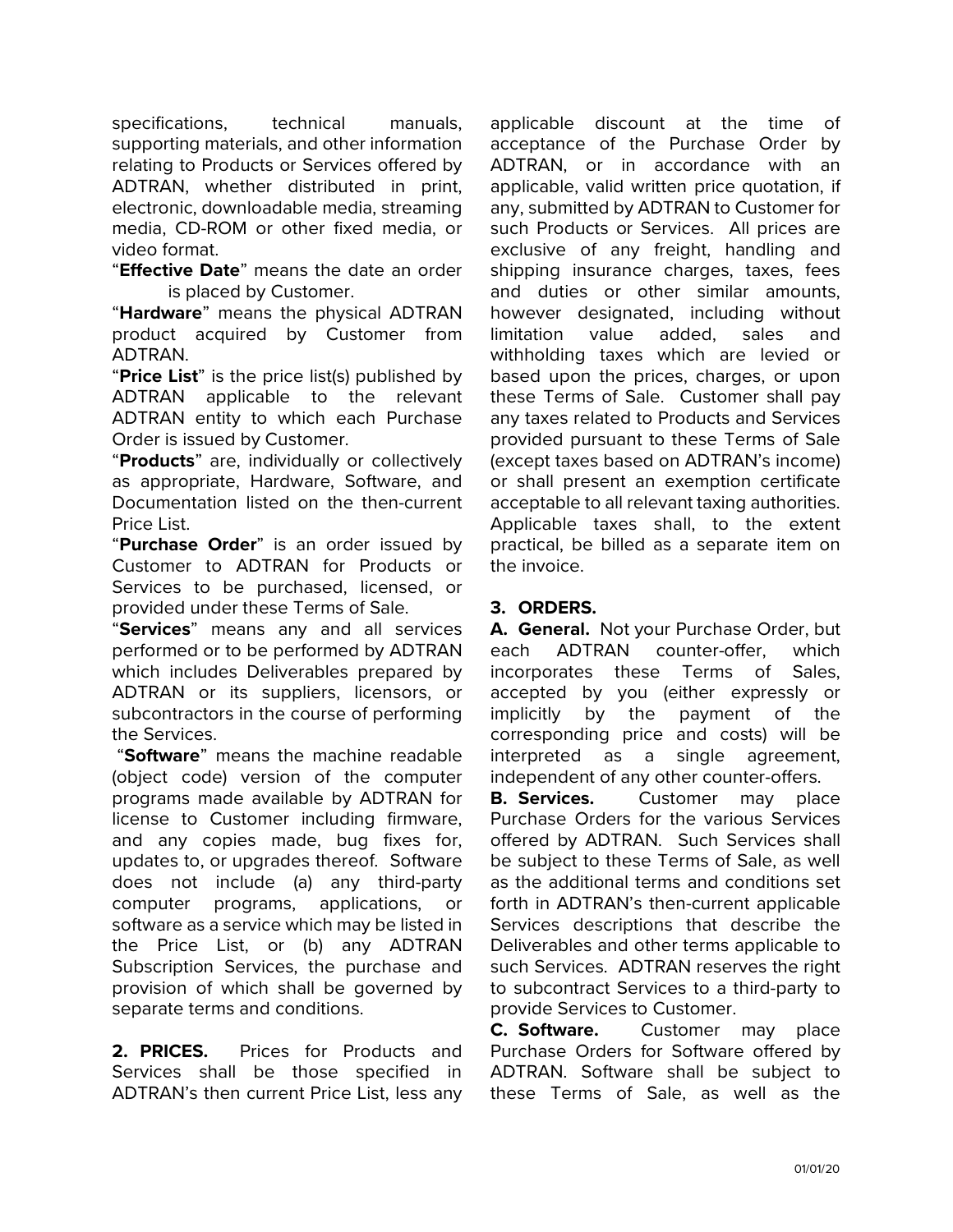additional terms and conditions set forth in an End User License Agreement that Customer will be required to click-andaccept. The sale of non-ADTRAN branded software shall be subject to different terms.

# **4. SHIPPING AND DELIVERY.**

**A. Shipping.** All shipments under these Terms of Sale shall be EXW ('Ex Works') ADTRAN's shipping facility. Title to, and risk of loss or damage to Product shall pass to Customer upon delivery to the carrier at ADTRAN's shipping facility. ADTRAN may ship all Purchase Orders up to seven (7) days prior to the scheduled shipment date. **B. No Liability.** ADTRAN SHALL NOT BE LIABLE FOR ANY LOSS, DAMAGE, OR PENALTY FOR DELAY IN DELIVERY OR FOR FAILURE TO GIVE NOTICE OF ANY DELAY. ADTRAN SHALL NOT HAVE ANY LIABILITY IN CONNECTION WITH SHIPMENT, NOR SHALL THE CARRIER BE DEEMED TO BE AN AGENT OF ADTRAN.

**C. All Sales Final.** ADTRAN does not accept returns for credit. In the event ADTRAN ships a Product other than as specified in the Purchase Order and such Product is unopened, the Customer may notify ADTRAN of the error within 5 calendar days of the delivery of the Product to Customer and the Product is to be returned in accordance with ADTRAN's then current RMA policy and procedures. ADTRAN will ensure that any such shipment error so identified will be corrected.

**5. PAYMENT.** Unless ADTRAN agrees in its sole discretion to establish for or continue to offer to Customer a credit account, payment terms are prepay only and shipments will not be made or Services performed until payment is received in full. Customer shall remit payment no later than 5 business days prior to the scheduled shipment date or Services effective date. In the event ADTRAN does agree to establish

or continue to offer to Customer a credit account, unless otherwise agreed in writing, payment terms shall be thirty (30) days from delivery to the carrier at ADTRAN's shipping facility. If at any time Customer is delinquent in the payment of any invoice, or is otherwise in breach of these Terms of Sale, ADTRAN may, in its discretion, and without prejudice to its other rights, withhold shipment (including partial shipments) of any order, require Customer to prepay for further shipments, and/or withhold the provision of Services, until complete payment has been received. Any sum not paid by Customer when due shall bear interest from the due date until paid at a rate of (i) five percent per annum or (ii) the maximum rate permitted by law, whichever is less. Payment of the corresponding price and costs shall be made in the currency identified by ADTRAN in its quote or invoice. In no case shall Customer be entitled to offset, defer, or deduct any invoiced amounts.

# **6. PROPRIETARY RIGHTS AND LICENSING.**

**A. Proprietary Rights - Hardware, Software, and Services.** All right, title, and interest in and to the intellectual property (including all copyrights, patents, trademarks, trade secrets and trade dress) embodied in the Hardware and Software, as well as the methods and processes embodied in the Services or their performance, is and shall be owned solely and exclusively by ADTRAN or its applicable suppliers or licensors, and you shall have no rights whatsoever in any of the above, except as expressly granted in these Terms of Sale. Without limitation, the Hardware, Software, and Documentation are protected pursuant to copyright laws and international copyright treaties, as well as other intellectual property laws and treaties. You may not modify, remove, delete, augment, add to, publish, transmit,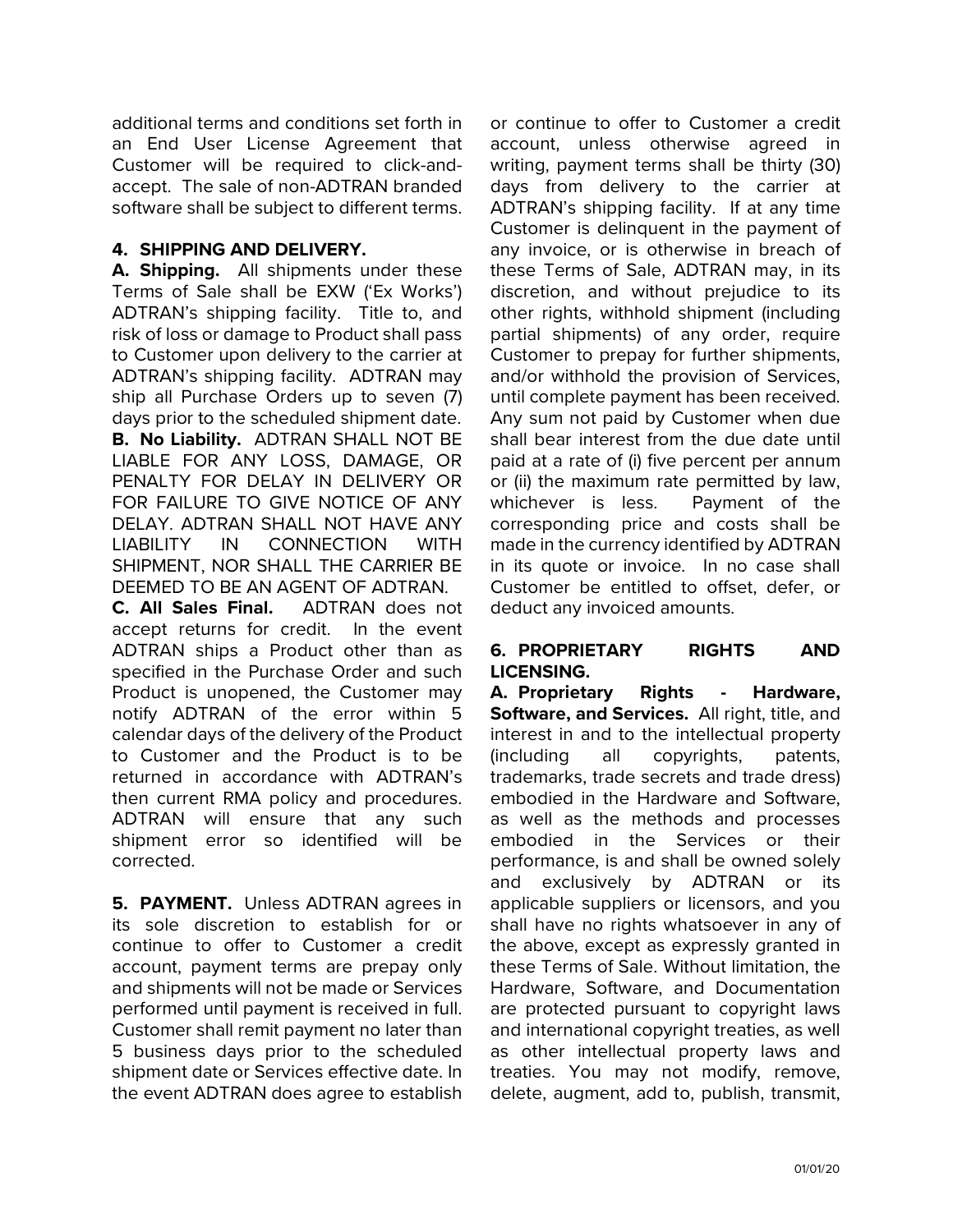adapt, translate, participate in the transfer or sale of, create derivative works from, or in any way exploit any of the Hardware, Software or Documentation, in whole or in part.

### **B. Software Licensing.**

**(i)** Subject to the terms of ADTRAN's End User License Agreement, ADTRAN grants to customer a limited, non-exclusive, non-transferable license to use the Software and Documentation solely for (i) Customer's internal business use, and, (ii) where Customer is a network service provider, the provision of data transmission and communications services to its subscribers in the ordinary course of Customer's business. Customer may not sublicense, to any person or entity, any rights to distribute the Software or Documentation. Network service providers shall provide a copy of the ADTRAN EULA and, in the case of Section 6.B.ii below the applicable third-party license agreement, to each end user with delivery of the Product or prior to installation of the Software. Customer shall notify ADTRAN promptly of any breach or suspected breach of the ADTRAN EULA, or in the case of Section 6.B.ii below the applicable third-party license, and further agrees that it will, at ADTRAN's request, assist ADTRAN in efforts to preserve ADTRAN's or its licensor's or supplier's intellectual property rights including pursuing an action against any breaching third parties.

(ii) For non-ADTRAN branded products and/or services delivered in connection with these Terms of Sale: (a) third-party software and related documentation is separately licensed by the applicable third party, and Customer's rights and responsibilities with respect to such software or documentation shall be governed in accordance with the third party licensor's applicable software license; (b) non-ADTRAN branded products shall be governed by the applicable third party

product terms; and (c) non-ADTRAN branded services and support shall be governed by the applicable third party's services and support terms. If Customer chooses to order non-ADTRAN branded products and/or services, Customer shall enter into one or more separate "clickwrap" or other third-party agreements as part of the ordering, fulfilment, installation and/or download processes for such non-ADTRAN branded products or services. For the avoidance of doubt, the third-party supplier of non-ADTRAN branded products and services shall be solely responsible for support, warranties, indemnities and other terms and conditions applicable to such products and services. Such agreements shall supersede these Terms of Sale with respect to such non-ADTRAN branded products and services.

(iii) The licenses granted herein are granted and subject at all times to Customer's timely payment of any and all applicable license fees.

**C. Deliverables.** ADTRAN and its applicable suppliers or licensors will retain exclusive ownership of all Deliverables, and will own all intellectual property rights, title, and interest in any ideas, concepts, know-how, documentation and techniques associated with such Deliverables. Subject to payment in full for the applicable Services, ADTRAN grants you a nonexclusive, non-transferable, royalty-free right to use the Deliverables solely in the country or countries in which you do business, solely for your internal use, and solely as necessary for you to enjoy the benefit of the Services.

#### **7. WARRANTIES.**

**A. Warranties of Hardware.** The warranties for ADTRAN Hardware may be found at [www.adtran.com](http://www.adtran.com/) and are incorporated herein by this reference. Notwithstanding any other terms of these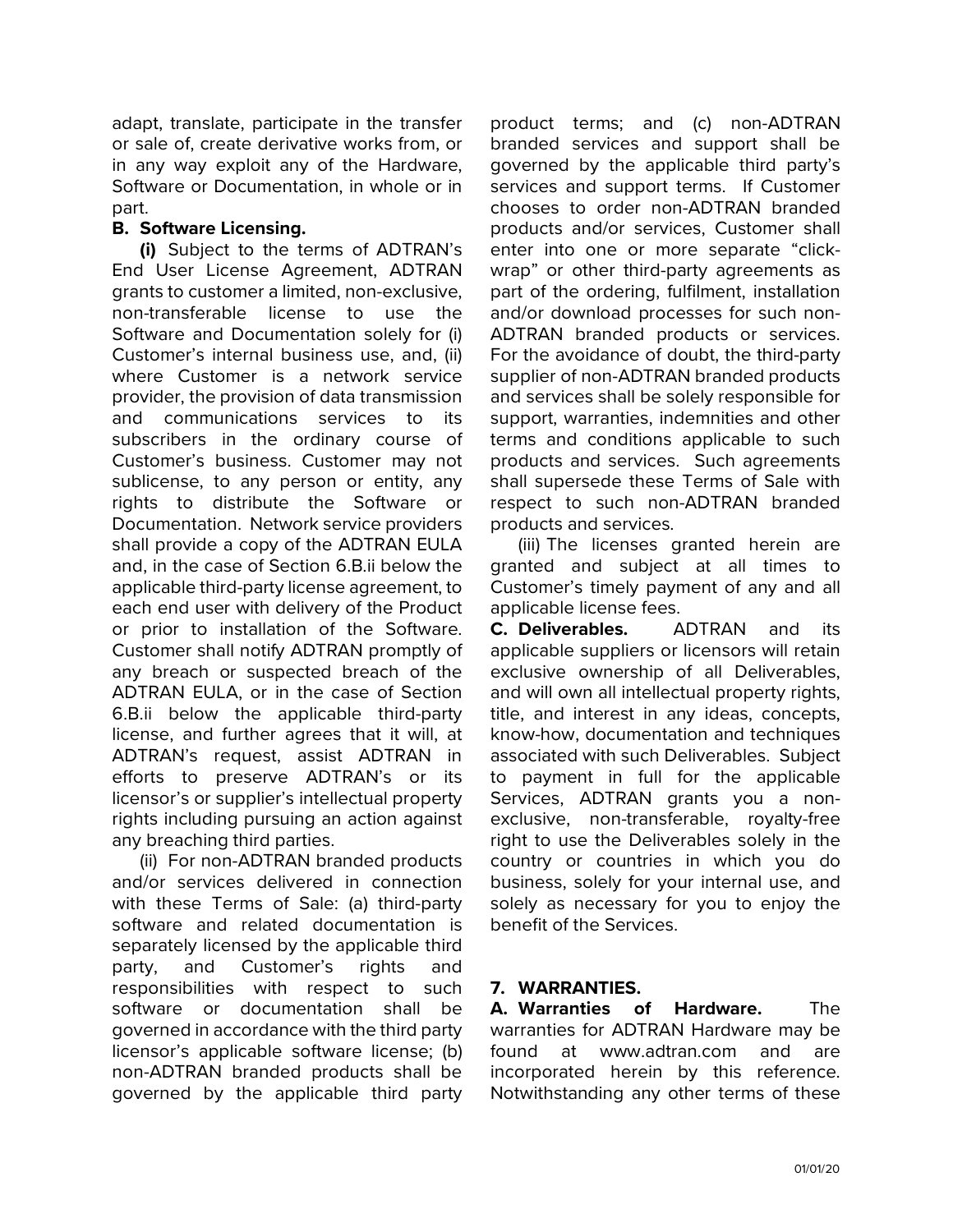Terms of Sale, ADTRAN's sole and exclusive warranty and obligations for ADTRAN Hardware are set forth in this Section 7.A (Warranties of Hardware).

**B. Warranties of Services.** ADTRAN warrants to Customer that Services provided hereunder by ADTRAN, or its agents or subcontractors, shall be performed in a workmanlike manner consistent with industry standards and will conform to applicable specifications upon performance and for 30 calendar days thereafter. Customer's sole and exclusive remedy for breach of this warranty shall be re-performance of the Services. The provision of Services under these Terms of Sale shall not extend the warranties provided with any Hardware purchased or Software licensed by Customer.

**C. Warranties of Software.** Subject to the applicable license agreement, and if no such license agreement exists, to the ADTRAN EULA, ADTRAN warrants all Software will substantially conform to the applicable documentation for a period of 90 days following the date the Software is made available to Customer for Customer's use. ADTRAN does not warrant that the Software is free of bugs or defects or will operate without interruption or error free.

**D. Third-Party Hardware and Software.**  Unless otherwise specified in writing by ADTRAN, the limited warranties referenced in this Section 7 do not apply to any non-ADTRAN branded Hardware and Software that may be offered for sale to Customer in the name of a third party. Non-ADTRAN branded Hardware and Software are warranted solely by the applicable manufacturer or licensor. ADTRAN will pass through, to the extent permitted, the manufacturer's and/or licensor's warranties and Customer shall look solely to such manufacturer or licensor for warranty claims.

# **8. CONFIDENTIAL INFORMATION.**

**A. Definition.** In connection with these Terms of Sale, each party may have access to or be exposed to information of the other party that is not generally known to the public, such as software, engineering and technical data, product plans, product and other specifications, new product information, pricing, pricing information, marketing and sales information, customer lists, "know-how," or trade secrets, which may be designated as confidential or which. under the circumstances surrounding disclosure, ought to be treated as confidential (collectively, "**Confidential Information**").

**B. Restrictions.** The receiving party ("**Receiving Party**") may use the Confidential Information solely for the purpose of furtherance of the business relationship between the parties, as provided in these Terms of Sale and shall not disclose the Confidential Information to any third party, other than to employees of the Receiving Party who have a need to have access to and knowledge of the Confidential Information, solely for the purpose authorized above. Each party shall take appropriate measures by instruction and agreement prior to disclosure to such employees to assure against unauthorized use or disclosure. Confidential Information disclosed to the Receiving Party by any affiliate or agent of the disclosing party ("**Disclosing Party**") is subject to these Terms of Sal.

**C. Exceptions.** The Receiving Party shall have no obligation with respect to information that (i) was rightfully in possession of the Receiving Party without any obligation of confidentiality prior to receiving it from the Disclosing Party; (ii) is, or subsequently becomes, legally and publicly available without breach of these Terms of Sale; (iii) is rightfully obtained by the Receiving Party from a source other than the Disclosing Party without any obligation of confidentiality; (iv) is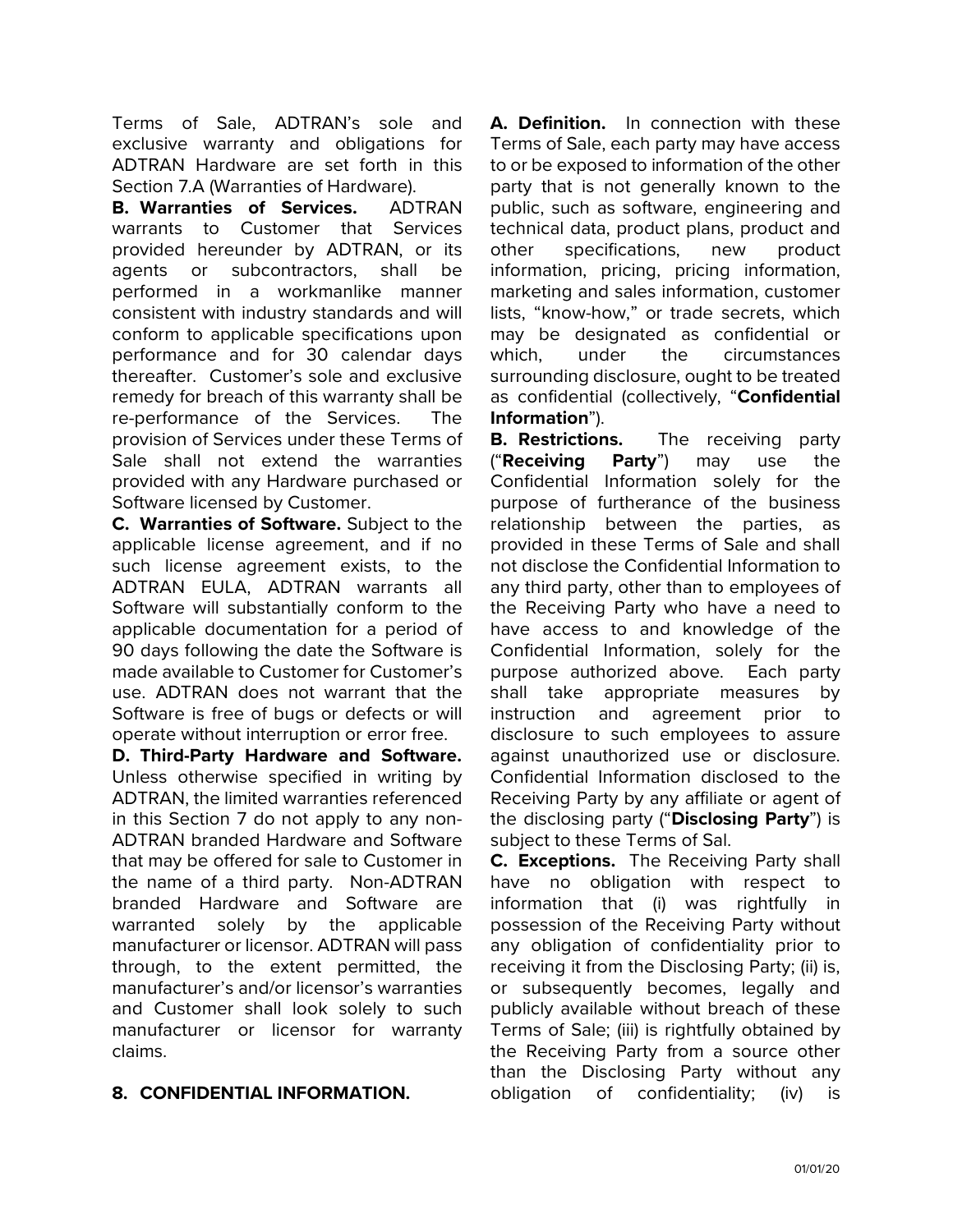developed by or for the Receiving Party without use of the Confidential Information and such independent development can be shown by documentary evidence; or (v) is disclosed by the Receiving Party pursuant to and in accordance with a valid order issued by a court or government agency, provided that the Receiving Party provides (y) prior written notice to the Disclosing Party of such order and (z) the Disclosing Party prior opportunity to oppose or restrict such disclosure.

**D. Right, Title, and Interest in Confidential Information.** Each party shall retain all right, title, and interest to such party's Confidential Information. No license to any intellectual property (or application for intellectual property protection) is either granted or implied by the conveying of Confidential Information. The Receiving Party shall not reverse-engineer, decompile, or disassemble any software disclosed to it and shall not remove, overprint, or deface any notice of copyright or confidentiality, trademark, logo, legend, or other notices of ownership from any originals or copies of Confidential Information it obtains from the Disclosing Party or from any copies the Receiving Party is authorized to make.

**E. Injunctive Relief.** The Receiving Party acknowledges and agrees that, in the event of a breach or threatened breach of any of the foregoing provisions in this Section 8 (Confidential Information), the Disclosing Party will have no adequate remedy in damages and, accordingly, will be entitled to seek injunctive relief against such breach or threatened breach in addition to any other remedies available at law or in equity. The Receiving Party waives the defense that an adequate remedy at law exists for any breach or threatened breach of these Terms of Sale and waives the requirement of a bond for injunctive relief as a remedy to protect against any breach or threatened breach of these Terms of Sale.

**G.** R**eturn of Confidential Information.** Upon written demand by the Disclosing Party, the Receiving Party shall: (i) cease using the Confidential Information, (ii) return the Confidential Information and all copies, notes, or extracts thereof to the Disclosing Party within 7 calendar days of receipt of demand, and (iii) upon request of the Disclosing Party, certify in writing that the Receiving Party has complied with the obligations set forth in this Section 8.G (Return of Confidential Information).

### **9. TERM; SURVIVAL.**

**A. Term.** These Terms of Sale shall commence on the Effective Date and continue thereafter until all Services and Software licenses and applicable Product warranties have expired or been terminated.

**B. Survival.** The terms of these Terms of Sale that would, by their nature, survive termination or expiration, including, without limitation, the terms of Section 1 (Definitions), Section 5 (Payment), Section 6 (Proprietary Rights), Section 7 (Warranties), Section 8 (Confidential Information), this Section 9.B (Survival), Section 10 (Limitation and Exclusion of Liability), and Section 11 (General), will survive any termination or expiration of these Terms of Sale.

### **10. LIMITATION AND EXCLUSION OF LIABILITY.**

**A. No Limits or Exclusions of Liability.** NOTHING IN THESE TERMS OF SALE LIMITS OR EXCLUDES THE LIABILITY OF CUSTOMER TO ADTRAN ARISING OUT OF: (i) CUSTOMER'S BREACH OF SECTION 6 (PROPRIETARY RIGHTS); (ii) CUSTOMER'S BREACH OF SECTION 8 (CONFIDENTIAL INFORMATION); OR (iii) ANY AMOUNTS DUE TO ADTRAN UNDER THESE TERMS OF SALE.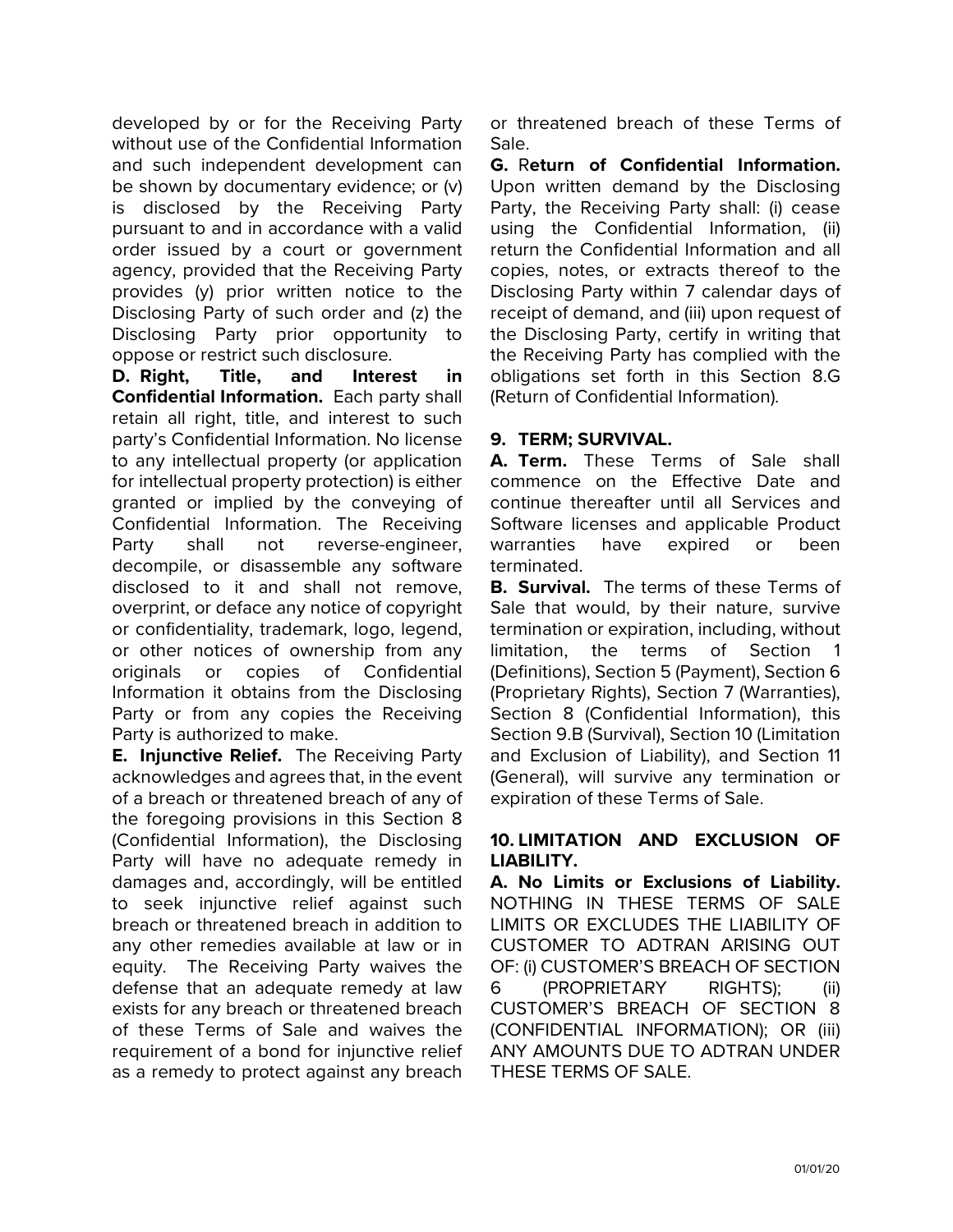**B. Total Aggregate Liability.** SUBJECT TO SECTION 10.A (NO LIMITS OR EXCLUSIONS OF LIABILITY) ABOVE AND SECTION 10.C (EXCLUSIONS) BELOW, EACH PARTY'S TOTAL AGGREGATE LIABILITY IS LIMITED TO THE MONEY PAID TO ADTRAN UNDER THESE TERMS OF SALE DURING THE 12 MONTH PERIOD PRIOR TO THE EVENT THAT FIRST GAVE RISE TO SUCH LIABILITY.

**C. Exclusions.** SUBJECT TO SECTION 10.A (NO LIMITS OR EXCLUSIONS OF LIABILITY), AND NOTWITHSTANDING ANYTHING ELSE IN THESE TERMS OF SALE TO THE CONTRARY, NEITHER PARTY WILL BE LIABLE FOR ANY: (i) SPECIAL, INCIDENTAL, INDIRECT, OR CONSEQUENTIAL DAMAGES; (ii) LOSS OF ANY OF THE FOLLOWING: PROFITS, REVENUE, BUSINESS, ANTICIPATED SAVINGS, USE OF ANY PRODUCT OR SERVICE, OPPORTUNITY, GOODWILL OR REPUTATION; OR (iii) LOST OR DAMAGED DATA.

# **11. GENERAL.**

#### **A. Export Control.**

(i) Customer hereby acknowledges that the products, services, and technical data, and the technology or direct products thereof supplied by ADTRAN under these Terms of Sale ("**Products and Technology**") are subject to export controls under the laws and regulations of the United States of America ("**U.S.**"), including the Export Administration Regulations ("**EAR**"). Customer shall comply with such laws and regulations governing use, export, re-export, and transfer of ADTRAN Products and Technology and, without limiting the generality of this Section 11.A (Export Control), agree to obtain all licenses, permits or approvals required by any government. ADTRAN and Customer each agree to provide the other such information and assistance as may reasonably be required by the other in

connection with securing such authorizations, licenses, approvals, and permits, and to take timely action to obtain all required import and export documents.

(ii) Customer will not use, distribute, transfer, or transmit any product, software, or technical information provided under these Terms of Sale (even if incorporated into other products) except in compliance with U.S. Export Laws and U.S. Customs Regulations ("**Export Laws**"). Customer will not, directly or indirectly, export or reexport items covered under these Terms of Sale to any country which is in the current list of prohibited countries, or to any prohibited "Specially Designated National" or "Blocked Persons" specified in the applicable Export Laws. Information regarding such regulations may be found at the following website: http://www.bis.doc.gov/index.php/regulati ons.

(iii) Customer understands and agrees that ADTRAN has no control over, and shall not be responsible for, the time taken by the governmental agencies to process the licenses required to export and/or reexport Products ordered or requested by Customer. ADTRAN agrees to promptly notify Customer, and Customer agrees to promptly notify ADTRAN, in writing of any written authorization issued by the Treasury Department, U.S. Department of Commerce Office of Export Licensing to export or re-export any such items referenced in these Terms of Sale. The obligations stated in this Section 11.A (Export Control) will survive the expiration, cancellation, or termination of these Terms of Sale or any other related agreement.

**B. Anti-Corruption.** If Customer is an authorized ADTRAN reseller or distributor, Customer acknowledges that it has been made aware of and understands that ADTRAN is subject to anti-corruption and anti-bribery laws including but not limited to the United States Foreign Corrupt Practices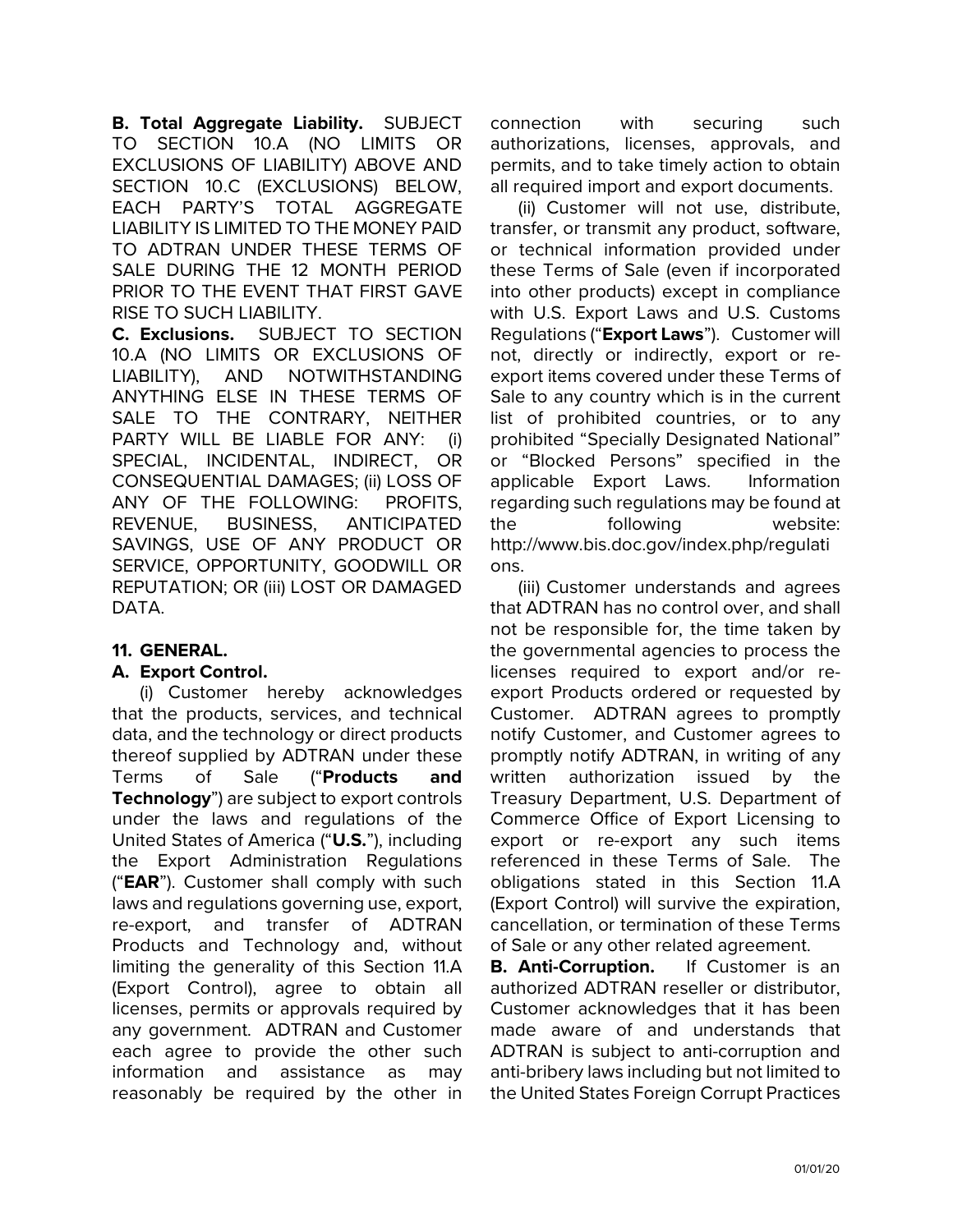Act, and hereby agrees to comply with all applicable anti-bribery and anti-corruption laws. Without limiting the foregoing, Customer and its employees and agents shall not directly or indirectly make any offer, payment, or promise to pay; authorize payment of; nor offer a gift, promise to give, or authorize the giving of; anything of value for the purpose of influencing any act or decision of any official of any foreign government, the United States Government or any political party or any other person or entity that is contrary to the provisions of anti-corruption laws (including a decision not to act) or inducing such a person to use his or her influence to affect any such government act or decision in order to assist ADTRAN or Customer in obtaining, retaining, or directing any such business. Customer agrees to (i) submit to ADTRAN, when requested, a certification provided by ADTRAN certifying that Customer has not engaged in any act prohibited by anti-corruption laws, (ii) submit sufficient documentation to substantiate the compensation due Customer, including records that may reasonably be requested by ADTRAN from time to time, (iii) permit ADTRAN to inspect Customer's books and records related to performance of these Terms of Sale upon reasonable notice, and (iv) notify ADTRAN immediately of any extortive solicitation, demand or other request for anything of value, by or on behalf of any foreign official or employee of a foreign government, relating to the parties' activities in relation to these Terms of Sale.

**C. Compliance with Laws.** In its performance of these Terms of Sale, and any use, manufacture, transfer, or sale of Products related to these Terms of Sale, Customer and its affiliates, and their directors, officers, and employees shall comply with all applicable laws, directives, or regulations (collectively "**Applicable Law**") including, but not limited to, those set forth herein, and shall obtain all applicable licenses, permits, and approvals required by any governmental authority. Customer shall defend, indemnify, and hold harmless ADTRAN and ADTRAN's affiliates, and their directors, officers, employees, agents, representatives, intended beneficiaries, corporate shareholders, attorneys, subcontractors, assigns, and successors-ininterest, with respect to any claim relating to or alleging violation of any Applicable Law by Customer or its affiliates, or their directors, officers, or employees. This indemnity obligation shall include reasonable attorneys' fees incurred by the indemnitees relating to any such claim, and survive termination of these Terms of Sale. **D. Choice of Law.** The validity, interpretation, and performance of these Terms of Sale and the relationship of the parties shall be controlled by and construed under the laws of the State of Alabama, United States of America, as if performed wholly within the state and without giving effect to the principles of conflicts of law. The state and federal courts located in Madison County, Alabama shall have exclusive jurisdiction over any claim arising thereunder, and Customer expressly consents to the personal jurisdiction thereof. The parties specifically disclaim the application of the UN Convention on Contracts for the International Sale of Goods. Notwithstanding the foregoing, ADTRAN may seek interim injunctive relief in any court of appropriate jurisdiction with respect to any alleged breach of ADTRAN's intellectual property or proprietary rights.

**E. Waiver of Jury Trial.** EACH PARTY IRREVOCABLY AND UNCONDITIONALLY WAIVES, TO THE FULLEST EXTENT PERMITTED BY APPLICABLE LAW, ANY RIGHT IT MAY HAVE TO A TRIAL BY JURY IN ANY LEGAL ACTION, PROCEEDING, CAUSE OF ACTION OR COUNTERCLAIM ARISING OUT OF OR RELATING TO THESE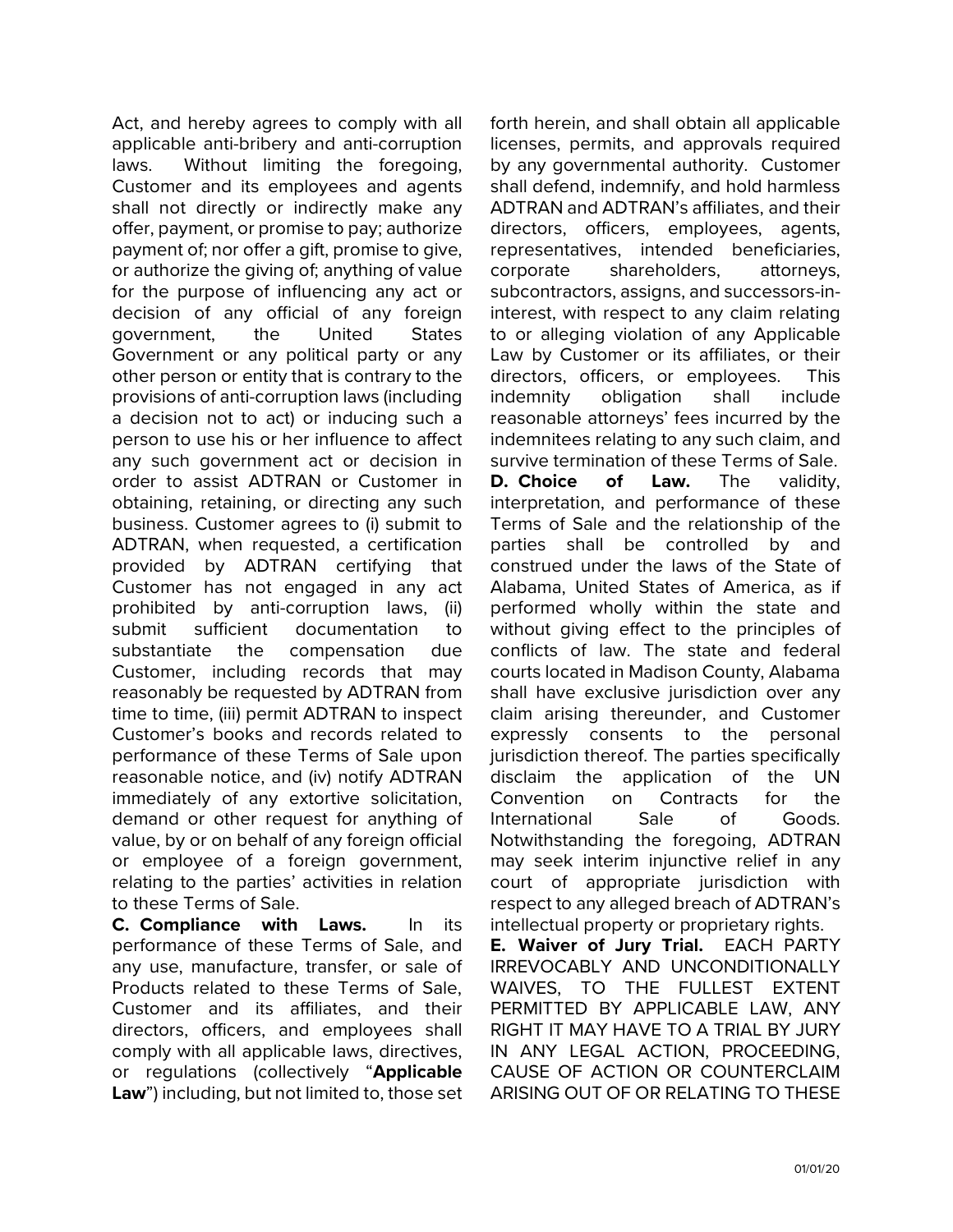COMMERCIAL TERMS OF SALE OR THE TRANSACTIONS CONTEMPLATED HEREBY.

**F. Force Majeure.** Except for the obligation to pay monies due and owing, neither party shall be liable for any delay or failure in performance due to events outside the defaulting party's reasonable control, including, without limitation, acts of God, earthquakes, labor disputes, industrywide shortages of supplies, actions of governmental entities, riots, war, terrorism, fire, epidemics, or delays of common carriers or other circumstances beyond its reasonable control. The obligations and rights of the defaulting party shall be extended for a period equal to the period during which such event prevented such party's performance.

**G. No Waiver.** The waiver by either party of any right provided under these Terms of Sale shall not constitute a subsequent or continuing waiver of such right or of any other right under these Terms of Sale.

**H. Assignment.** Neither these Terms of Sale nor any rights or obligations under these Terms of Sale shall be assigned or otherwise transferred, voluntarily or by operation of law, by a party without the other's prior written consent, which will not be unreasonably withheld or delayed. Any attempted assignment shall be void and of no effect. Notwithstanding the foregoing, the ADTRAN may assign these Terms of Sale and any right or obligation under it without Customer's approval, to any affiliate of ADTRAN. No assignment or delegation of Customer's obligations under these Terms of Sale shall relieve Customer of any of its obligations under this Agreement. For clarity, ADTRAN may terminate these Terms of Sale upon fifteen (15) days' written notice in the event it becomes known that: (i) Customer, Customer's direct or indirect parent company, or an affiliate of Customer or its parent Company, has acquired or intends

to acquire a controlling interest in a third party, or (ii) Customer, Customer's direct or indirect parent company, or an affiliate of Customer or its parent Company, is to be acquired by a third party, or (iii) a controlling interest in Customer, Customer's direct or indirect parent company, or an affiliate of Customer, is to be transferred to a third party by, for example, operation of law, merger, or stock sale.

**I. Severability.** In the event that part of or one or more terms of these Terms of Sale become or are declared to be illegal or otherwise unenforceable by any court of competent jurisdiction, each such part or term shall be null and void and shall be deemed deleted from these Terms of Sale. All remaining terms of these Terms of Sale shall remain in full force and effect. Notwithstanding the foregoing, if this Section 11.I (Severability) is invoked and, as a result, the value of these Terms of Sale is materially impaired for either party, as determined by such party in its sole discretion, then the affected party may terminate these Terms of Sale by written notice with immediate effect to the other.

**J. Attorneys' Fees.** In any suit or proceeding relating to these Terms of Sale the prevailing party will have the right to recover from the other its costs and reasonable fees and expenses of attorneys, accountants, and other professionals incurred in connection with the suit or proceeding, including costs, fees and expenses upon appeal, separately from and in addition to any other amount included in such judgment. This provision is intended to be severable from the other provisions of these Terms of Sale, and shall survive expiration or termination and shall not be merged into any such judgment.